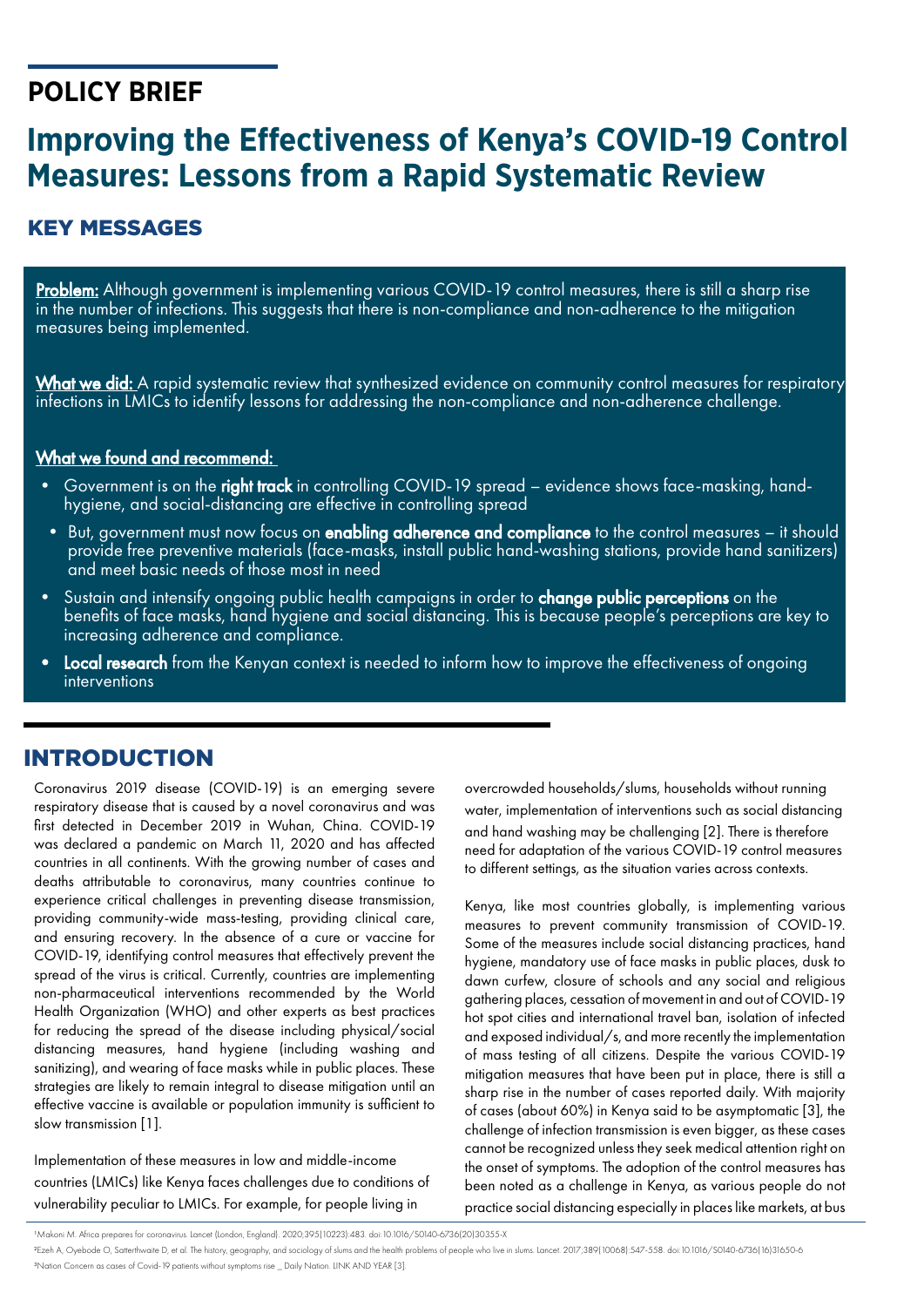stations; there is also a lot of mishandling and inappropriate use of masks. This calls for greater need for maximizing the effectiveness of implementation of community measures in order to curb the rapid spread of the disease and reduce the negative impact that the disease is having on individuals and communities.

The information in this policy brief is based on a rapid systematic review that was conducted to synthesize evidence on COVID-19 control measures at community level in LMICs in order to inform the improvement of Kenya's COVID-19 prevention and control efforts. The synthesis drew lessons from responses to previous epidemics with respect to community control measures, which are useful in informing community strategies to curb the spread of COVID-19 in Kenya. The analysis also looked at the barriers to, and enablers of, community measures in control of COVID-19 pandemic. This rapid review followed the Cochrane provisional rapid review methods recommendations [6].

# **SUMMARY OF FINDINGS**

### **Effectiveness of COVID-19 Control Measures**

Evidence from the review highlights the effectiveness of the use of face masks, good hand hygiene, and social distancing in limiting the spread of viruses. The risk of contracting SARS and Influenza for those wearing masks was reduced in 5 studies that were reviewed. On hand hygiene practices, a reduced risk of contracting SARS and Influenza was seen in 6 studies that were summarized. Two studies that looked at combined intervention (face mask and hand hygiene) also showed its effectiveness in controlling the transmission of Influenza. Nine studies on social distancing demonstrated the importance of physical distance in reducing the transmission of the disease. While accurate assessment or evaluation of various epidemic control measures to inform the handling of COVID-19 is important, the study recommends further studies that focus on the effectiveness of the control measures specifically on COVID-19, so as to maximize the effectiveness of prevention measures. In addition to highlighting the effectiveness of the control measures, the study also proposes local studies to measure compliance on the COVID-19 measures.

#### **Adherence to COVID-19 Control Measures**

Besides the challenges on adherence to control measures such as living in crowded households and lack of running water, other common factors that have been shown to affect people's adherence is their knowledge about the disease and its perceived risks and benefits of the control measures [4]. In a number of LMICs, communities have been shown to lack knowledge and guidelines on proper use of face masks,

which has resulted in mishandling and inappropriate use of masks. Either individuals are not aware of the guidelines, do not understand the specific steps to follow, or they are not convinced of the need to practice these behaviors. This points to the need for continuous sharing of information to increase the public's awareness about the pandemic, its risks and prevention measures, which has been shown to be effective in improving adherence. One proposed measure for improving adherence would be incorporating simple public health measures into structured programmes such as the national education programme, so as to increase their effectiveness in controlling the transmission of respiratory infections [5].

In cases where non-adherence is resulting from unavailability of preventive health products such as masks, lack of water and hygiene materials, the government needs to intervene to provide the recommended preventive products/materials, at no extra costs, where possible. This can help ensure improved uptake. In addition, there is need for government to implement strict measures to enforce compliance in order to increase adherence to the community-level control measures. The review highlights the importance of strictly adhering to social distancing, hand hygiene and facemasks to mitigate the spread of COVID-19.

#### **Combining control measures is most effective**

Evidence suggests that social and physical distancing are more effective when combined with other public health measures like face masking and good hand hygiene, in ensuring effectiveness of the interventions. The combined face mask and hand hygiene intervention showed effectiveness in controlling the transmission of Influenza compared to the control group where only one intervention was administered. Another study also showed that following the combined effect of wearing of a mask and hand hygiene, the risk of contracting Influenza was reduced.

### **Community adaptation of COVID-19 Control Measures**

#### Community adaptation of COVID-19 Control Measures

A part of this synthesis, we examined local literature to document how communities are mitigating the contextual challenges noted earlier in regard to recommended COVID-19 control measures. Some of the adaptations identified include:

- Installing hand-washing stations using locally available material in areas where water is a challenge
- Erection of hand-washing stations in public spaces in communities
- Contact-free hand sanitizer dispenser in communities in order to promote hand hygiene and reduce surface contact

7 Rural population (% of total population) - Kenya | Data. https://data.worldbank.org/indicator/ SP.RUR.TOTL.ZS?end=2018&locations=KE&most\_recent\_value\_desc=false&start=1960&view=chart

<sup>4</sup> Garritty C, Gartlehner G, Kamel C, King VJ, Nussbaumer-Streit B, Stevens A, Hamel C, Affengruber L. Cochrane Rapid Reviews. Interim Guidance from the Cochrane Rapid Reviews Methods Group. March 2020 ©Adam Cohn/Flickr

<sup>5</sup> A. Bish, S. Michie Demographic and attitudinal determinants of protective behaviours during a pandemic: a review Br J Health Psychol, 15 (4) (2010), pp. 797-824, 10.1348/135910710X485826<br>View Record in ScopusGoogle Scholar

<sup>6</sup> A. Bish, S. Michie Demographic and attitudinal determinants of protective behaviours during a pandemic: a review Br J Health Psychol, 15 (4) (2010), pp. 797-824, 10.1348/135910710X485826 View Record in ScopusGoogle Scholar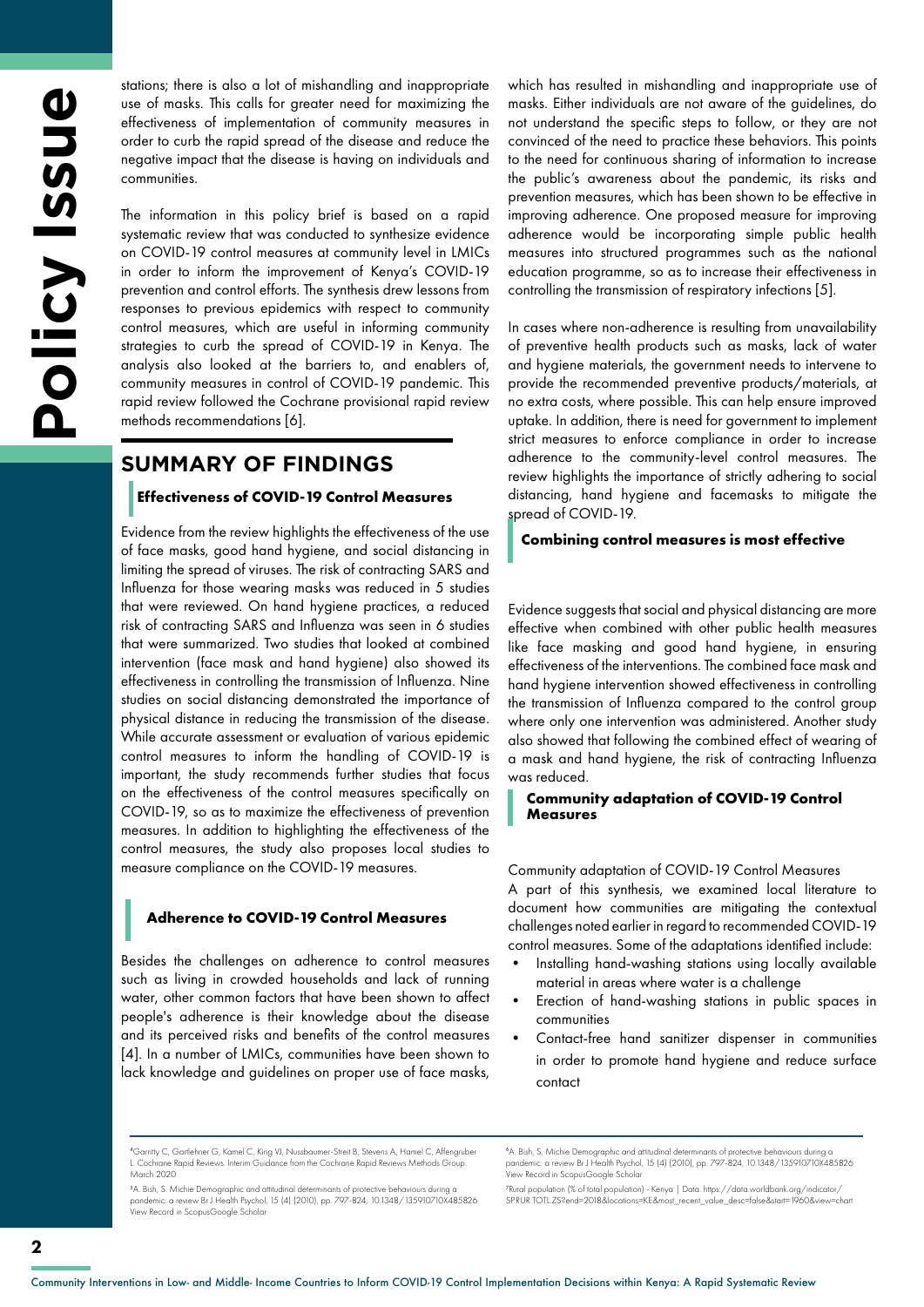- Availability of locally manufactured masks, which are cheaper
- Distribution of soap in poor communities
- Digging of wells for reliable water provision in communities without running water
- In some communities, hand-washing stations in public spaces are also serving as educational centers where volunteers share information on the importance of hand hygiene in combating COVID-19 pandemic.

Studies continue to highlight the need to understand the local context and recognizing that some settings are particularly vulnerable to COVID-19 and will require more extensive modifications. Settings such as slums and conflict areas already have existing challenges that have now been compounded by COVID-19.



*Children washing hands in a community owned running water tap. Photo: Beyond Water/Flickr*

8 Jefferson T, Foxlee R, Del Mar C, et al. Physical interventions to interrupt or reduce the spread of respiratory viruses: Systematic review. Bmj. 2008;336(7635):77-80. the spread of respiratory viruses: Sys<br>doi:10.1136/bmj.39393.510347.BE